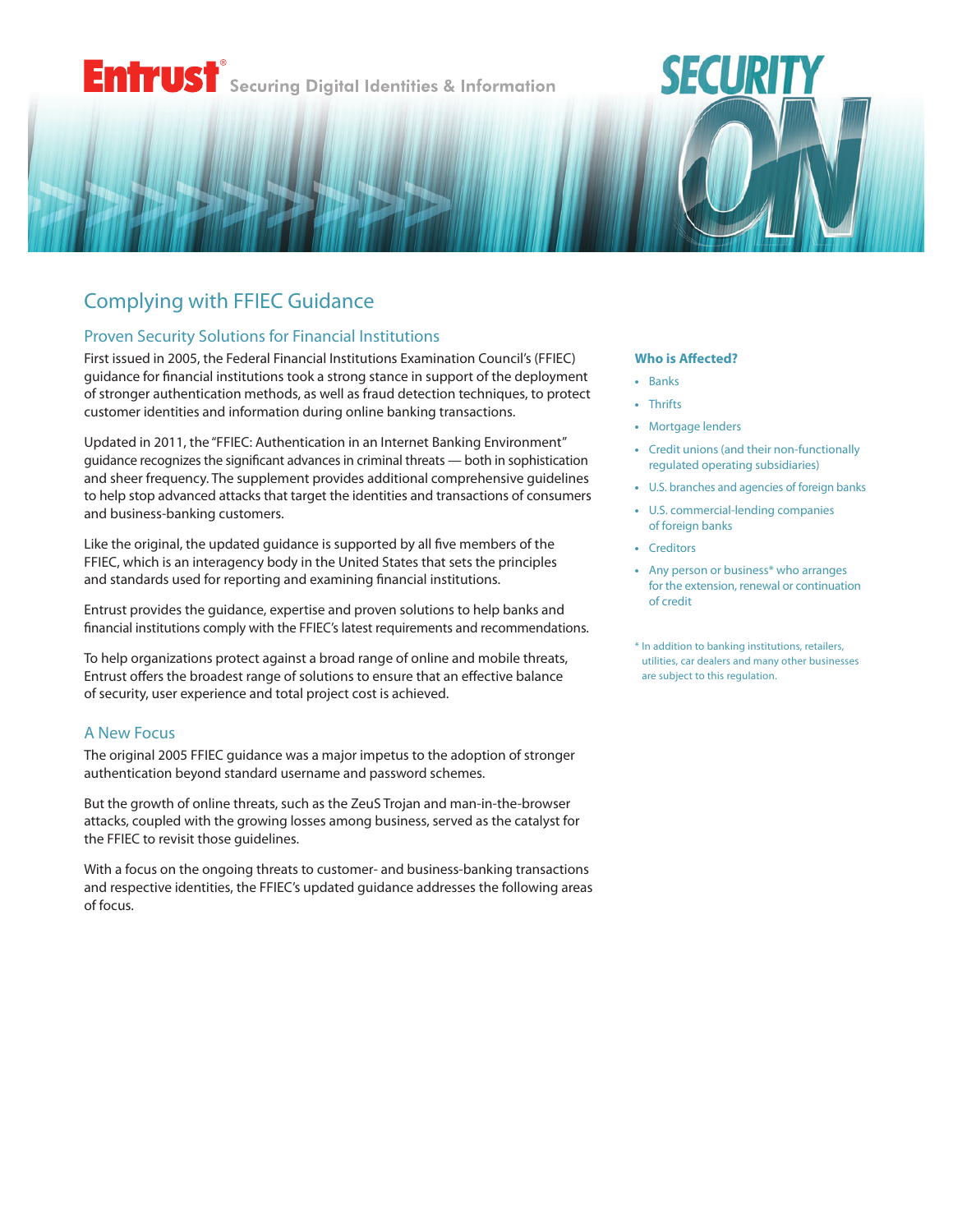# Guidance & Recommendation

#### **Drive Better Risk Assessment**

Financial institutions require a better understanding of the sophisticated threats and their appropriate, timely response. This includes guidance for regular reviews by the banks of internal systems and the ability of these systems to detect and deal with fraud threats.

#### **Adopt Stronger Authentication Standards**

While the 2005 guidance stated that usernames and passwords weren't enough, today's threats require even stronger means of authentication, particularly for high-risk transactions (e.g., ACH and wire transfers for commercial transactions).

#### **Push toward Layered Security**

Multiple layers of process or controls have been proven to help defend against identity attacks, including advanced malware. If one security layer fails, subsequent barriers are in place to thwart an attack. Step-up security options can include out-of-band authentication and advanced transaction verification.

#### **Explore Advanced Authentication Techniques**

As online fraud attacks increase in sophistication, so does the innovation in authentication technology required to stop the attacks in the consumer space. Financial institutions should explore, for example, advanced techniques like device authentication via one-time session cookies or stronger challenge questions.

#### **Provide Technology Guidance for Compliance**

The FFEIC now provides instruction on technology and solutions, particularly fraud detection platforms, which will be effective in meeting the new guidelines. This includes fraud transaction monitoring and/or anomaly detection software.

# Entrust Enables FFIEC Compliance

Much like with the 2005 FFIEC guidelines, Entrust offers proven solutions to help organizations and financial institutions comply with the new mandates. Entrust's comprehensive security framework — comprised of several proven security solutions — is cost-effective, simple to deploy and easy for end-users.

#### **Entrust IdentityGuard: Software Authentication Platform**

Much of the FFIEC guidance focuses on the adoption of strong authentication — for consumers and commercial banking use alike. Banks are directed to provide commercial customers with strong multifactor authentication. It also requires financial institutions to adopt the use of stronger transparent authentication — such as session-based device authentication (e.g., one-time cookie or dynamic device authentication) that is stronger than simple device identification.

Entrust IdentityGuard is a software authentication platform that enables banks to deploy a single authentication infrastructure capable of providing different types of multifactor authentication, depending upon the type of user, transaction or risk.

Just one of the many authenticators supported by Entrust IdentityGuard, digital certificates can be deployed easily by Entrust Managed Services PKI — a simple, cost-effective hosted PKI offering. While providing a convenient authentication mechanism for users and devices, digital certificates also enable banks to tighten security processes within the institution and enhance security of internal systems.



Figure 1: A software authentication platform enables financial institutions to select the right authenticator for each user or device based on risk, cost and/or transaction type.

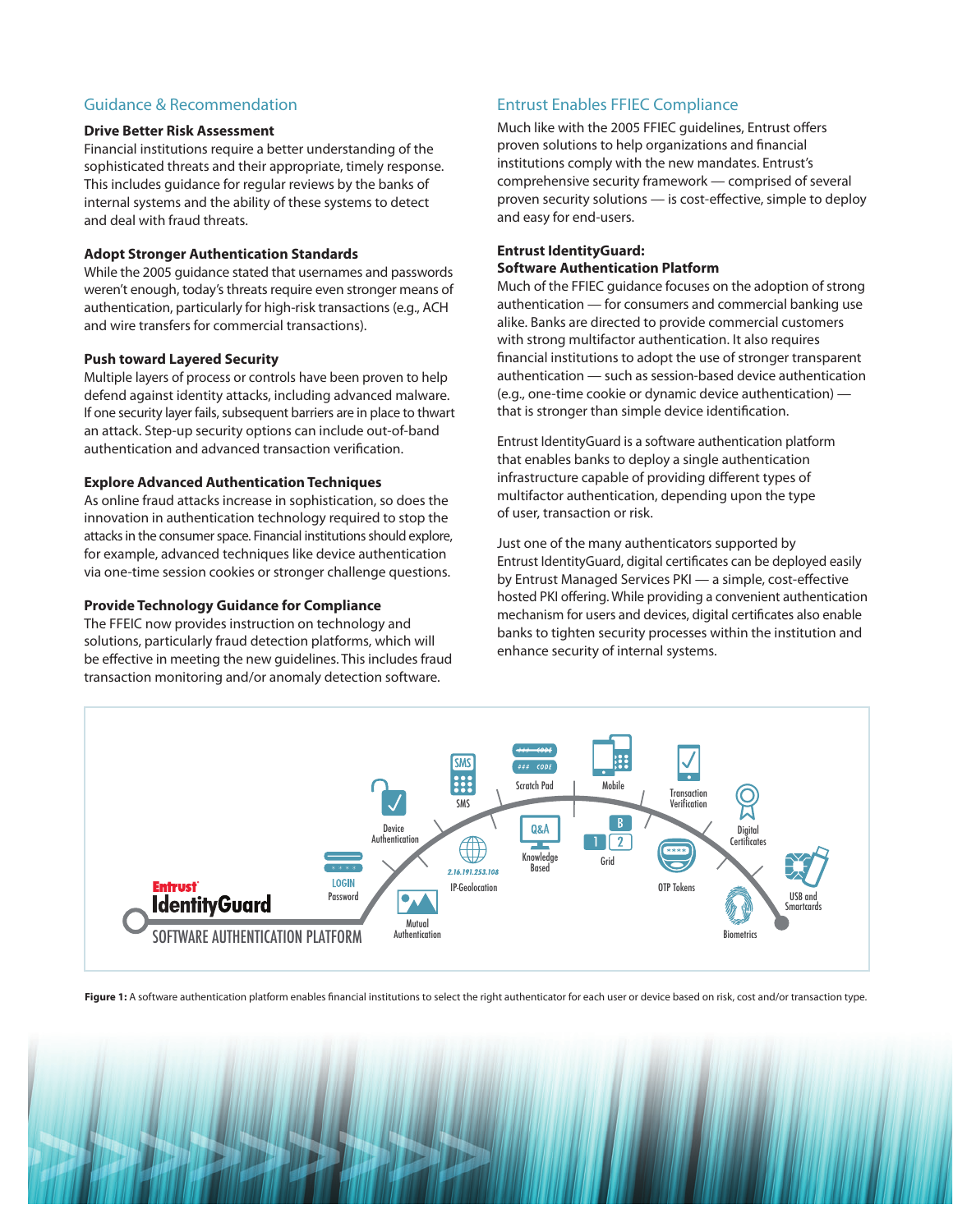#### **Entrust IdentityGuard Mobile: Transaction Verification**

The updated FFIEC guidance requires banks to ensure systems are in place that thwart attacks with a layered security approach. In addition to providing a convenient, cost-effective approach for stronger authentication via soft tokens, Entrust IdentityGuard Mobile also enables out-of-band transaction verification.



This helps users verify whether transaction integrity is intact or if it has been modified by some form of fraud attack. Transaction verification is a proven approach for banks to defeat many types of online and mobile malware threats.

#### **Entrust TransactionGuard: Real-Time Fraud Detection**

Banks are now required to maintain systems capable of preventing fraud attacks and have the ability to analyze incidents that have occurred. The guidance specifically addresses security solutions effective in combating online fraud, including approaches that provide transaction monitoring and anomaly detection (i.e., software that detects transactions that may be inconsistent with established patterns of behavior).

Entrust TransactionGuard provides robust, real-time capabilities to protect against online fraud, and offers forensic capabilities to analyze ongoing and/or past transactions to identify potential fraudulent activity.

| Solution                                                                                            |                                        |                                                         |                                               |                                                                                       |                                                                                                                                                                                 |
|-----------------------------------------------------------------------------------------------------|----------------------------------------|---------------------------------------------------------|-----------------------------------------------|---------------------------------------------------------------------------------------|---------------------------------------------------------------------------------------------------------------------------------------------------------------------------------|
| <b>Guidance</b>                                                                                     | <b>Entrust</b><br><b>IdentityGuard</b> | <b>Entrust</b><br><b>IdentityGuard</b><br><b>Mobile</b> | <b>Entrust</b><br><b>Transaction</b><br>Guard | <b>Entrust EV</b><br><b>Multi-Domain</b><br><b>SSL Digital</b><br><b>Certificates</b> | <b>Details</b>                                                                                                                                                                  |
| <b>Drive Better Risk</b><br>Assessment                                                              |                                        |                                                         |                                               |                                                                                       | Understand how to detect and<br>thwart threats, as well as analyze<br>security breaches                                                                                         |
| <b>Adopt Stronger</b><br>Authentication<br><b>Standards</b>                                         | J                                      |                                                         |                                               |                                                                                       | Use stronger device authentication,<br>including one-time cookies, to<br>create more complex digital PC<br>fingerprints; increase strength<br>of challenge questions            |
| Push Toward<br>Layered Security                                                                     |                                        |                                                         |                                               |                                                                                       | Enable use of different security<br>functions at different points in<br>a transaction process; if one is<br>compromised another control<br>is in place                          |
| Explore<br><b>Advanced Fraud</b><br>& Authentication<br>Techniques for<br><b>Effective Controls</b> |                                        |                                                         |                                               |                                                                                       | Consider innovative security<br>controls, including anti-malware<br>software for customers, transaction<br>monitoring, anomaly detection and<br>mobile transaction verification |
| Provide<br>Technology<br>Guidance for<br>Compliance                                                 |                                        |                                                         |                                               |                                                                                       | Educate customers as to how and<br>where they are protected within<br>today's current fraud landscape                                                                           |